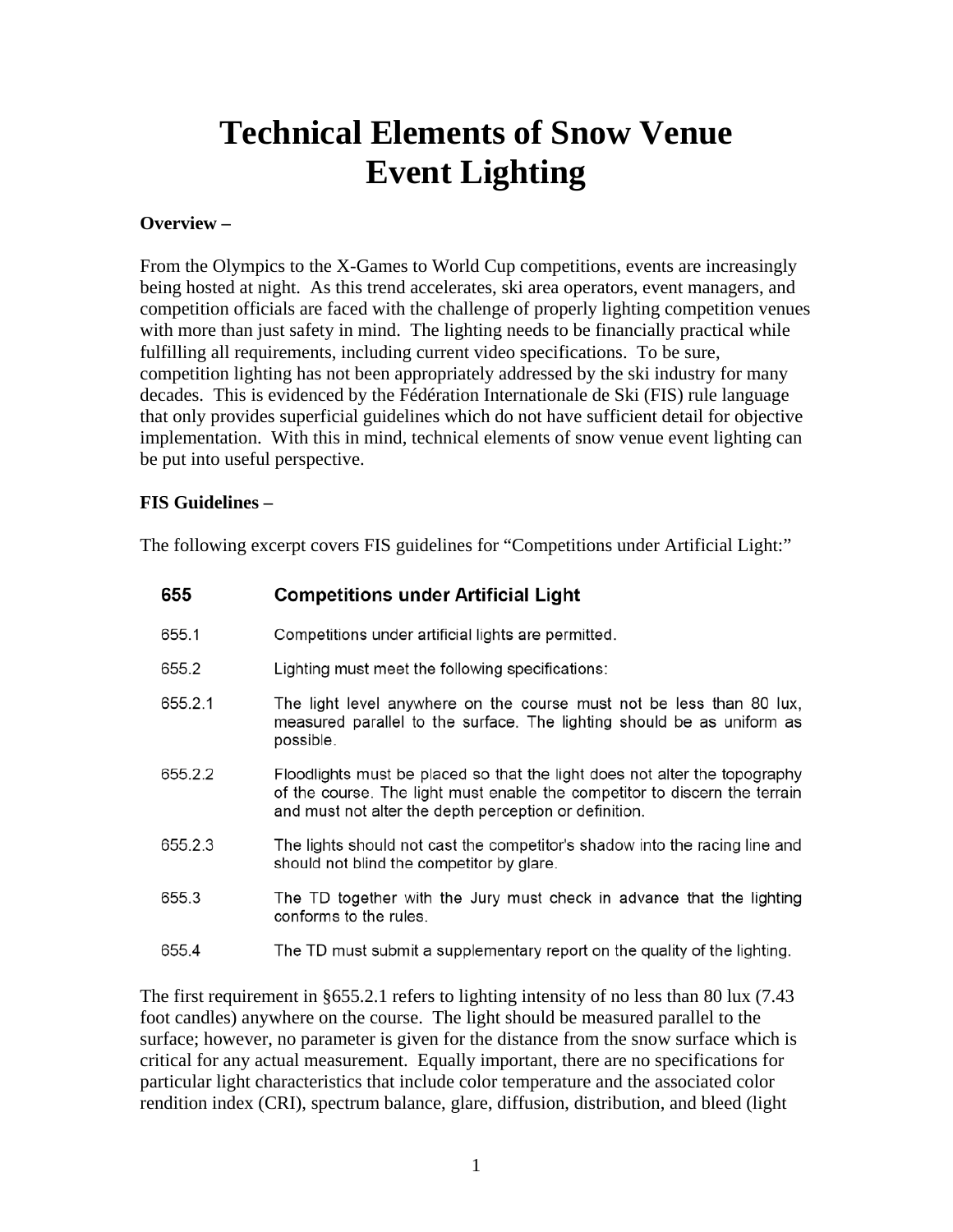power supplies, fans, and other tubular electronic components. Old television cameras used a series of rotating fixed lenses to change the focal length. Even under intense lighting, videography was difficult at night because cameras were subject to distortion

Ironically, today's cameras use a hypersensitive charged couple device (CCD) that can

pollution). This raises more questions than answers because 80 lux represents a

surface using metal halide, high pressure sodium, or even new LEDs.

The 80 lux FIS standard was derived purely from the television lighting requirements for old cathode ray video tubes (vidicon tubes) that required high intensity reflective light for activation. These tubes were extremely bulky and generated considerable heat. They were incorporated into very large casings to accommodate

seemingly arbitrary level and is actually inappropriate for the reflectivity of a white snow

resolve better under balanced light than the high intensity light commonly used at snow sports events. Problems associated with conventional snow venue lighting include lens refraction glare and over-lighting washout. Since lighting is mounted in fixed positions along the slope, there is no way to avoid conflicting angles when

filming an event. This is why video production managers usually prefer daylight filming. However, daylight has its challenges because the sun's angle changes rapidly throughout a winter day and other lighting interference can come from intermittent cloud cover. More importantly, snow conditions are far less controllable under sunlight as the snow surface is affected by heating and cooling. Light can flatten from one competitor to the next simply with a cloud that changes visual perception and the appearance of the snow surface.

The 80 lux guideline was written for a conventional light meter measuring photopic lighting from any source. These measurements include ultraviolet and near-ultraviolet light as well as infrared that cannot be seen by the human eye. The result is that a typical measurement of 80 lux for a hot metal halide fixture may contain only 60% to 70% of usable light that falls into the effective range of human vision. The ratio of various  $\frac{H_{\text{turn}}}{H_{\text{turn}} + H_{\text{low}} + H_{\text{low}} + H_{\text{low}} + H_{\text{low}} + H_{\text{low}} + H_{\text{low}} + H_{\text{low}} + H_{\text{low}} + H_{\text{low}} + H_{\text{low}} + H_{\text{low}} + H_{\text{low}} + H_{\text{low}} + H_{\text{low}} + H_{$ 

wavelengths within the spectrum determines how well the eye can detect color, contrast, and even depth perception. Visually effective lumens (VELs) as a criteria for snow venue lighting is critically important because unbalanced high intensity lighting can seriously distort the visual perception of the snow surface and interfere with the eye's focusing mechanism. Technical reasons for this include pupil dilation, lighting angle relative to the field of

vision, and slope angle. In a research paper addressing the reaction of the human eye in the dark by H. S. Gradle, M.D; Walter Ackerman, B.S. published by *JAMA* back in 1932, the following conclusions were reported:

The reaction time of the normal pupil was established by **cinematographic means**. Briefly, it was found that when light is flashed on a normal eye that is accommodated for the dark, there occurs a latent period of 0.1875 second before the pupil begins to contract. Then there follows a rapid primary contraction for 0.4365 second at





from ambient background light.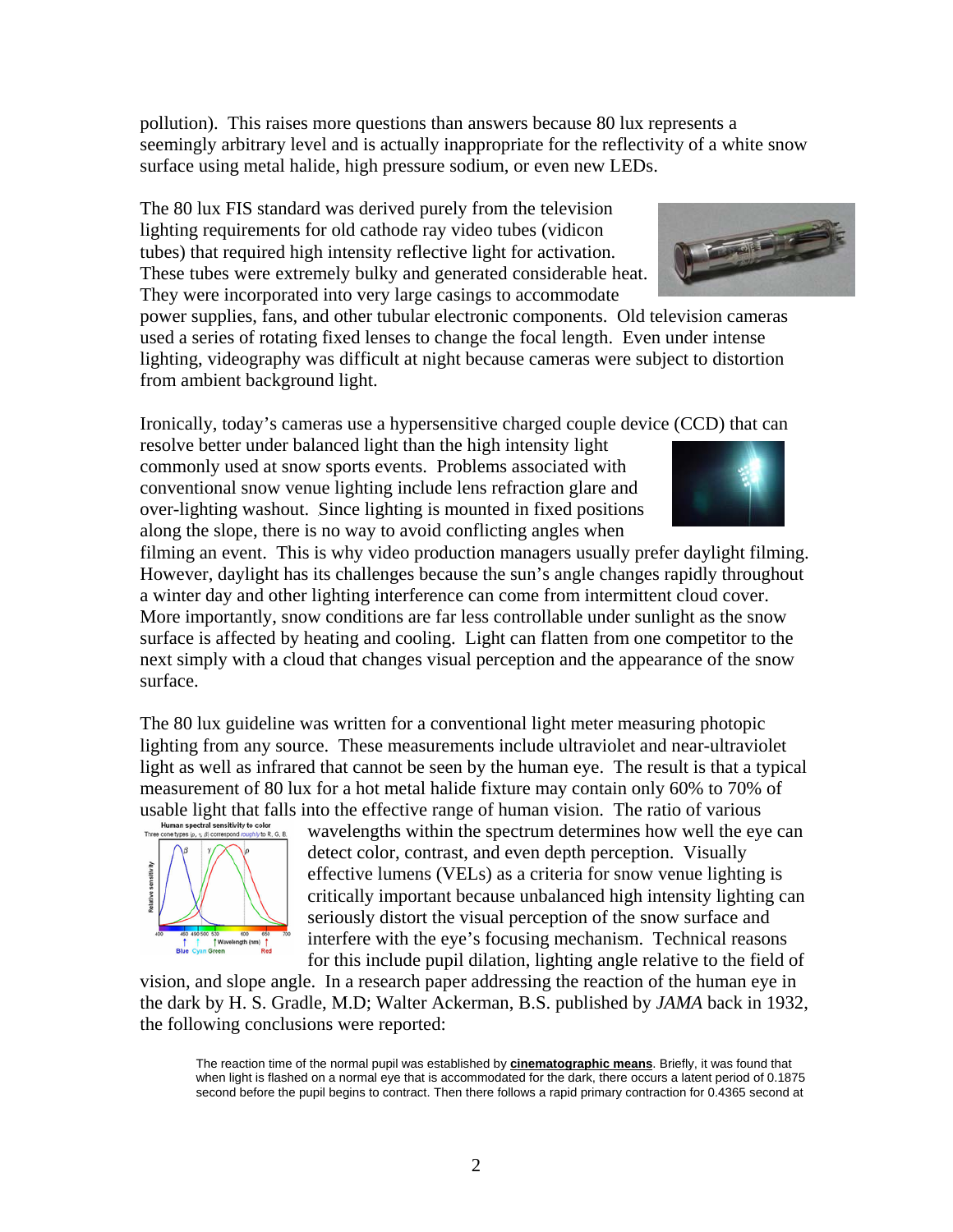the rate of 5.48 mm. per second. This is succeeded by a secondary contraction of 0.3125 second at the slower rate of 1.34 mm. per second.

Emphasis is added to "cinematographic means" because virtually all lighting standards for filming were derived from early studies. For example, the typical movie camera films at 24 frames per second (fps). This is the slowest rate that can provide reasonably smooth visual frame transition while saving the most amount of physical film. Today, physical film is not a consideration and has no bearing upon video. Still, video standards tend to fall within the same film guidelines to save on memory requirements. Unless there is a slow motion function, the frame rate is between 23.97fps and 30fps. The conscious visual frame rate of the human eye is somewhere between 60fps and 100fps. Subliminal detection can be as fast as  $1/1,000<sup>th</sup>$  of a second. Race car drivers and fighter pilots have been tested using a strobe light to arrive at these results.

Ski and snowboard athletes fall within the same visually elite categories. For example, a freestyle mogul skier must judge distance, contour, horizontal angle, speed, and vertical depth, simultaneously. A slalom skier must visually compute distance, snow contour, horizontal angle of attack, vertical depth, speed, pole color, snow markings... all while achieving maximum speed and maintaining stability. New Olympic events like freestyle aerial jumping inject incredibly complex visual challenges that require different lighting considerations for the approach, the ramp, air hang time, and the landing. In addition to the competitor, lighting must provide the maximum visual experience for judges while meeting technical specifications for new video recording equipment.

Unfortunately, very little attention has been paid to technical aspects of night time event lighting as evidenced by the entire FIS §655 inclusive. When the television standard was originally conceived, there wasn't any freestyle skiing or snowboarding. The half-pipe did not exist. Speeds were slower and even artificial snow-making and grooming lacked today's sophistication. The primary importance is athlete safety and performance. Lighting must provide maximum visual acuity for the least capital and operating cost. Thus, light quality should be combined with energy efficiency to accomplish the ultimate goal.

Today's video camera technology can resolve images in less than 1 lux. Color rendering can be clear at 5 lux or less than half a foot candle. The more important elements of television lighting are color temperature, spectral balance, consistency, and stability. Having uneven lighting that spot measures at 80 lux will not provide good video results if

the intensity is uneven or there is spectral bias that distorts the image color. A spectrum balanced for video at an intensity of only 10 lux can produce better results than a conventional metal halide lamp that provides 80 lux. As the chart illustrates, conventional metal halide and mercury arc lamps produce spectral concentrations in the ultraviolet range at 365nm,



405nm, and 436nm. More than 30% of the spectral balance is outside the eye's most sensitive visual range. As it happens, video cameras are designed to accentuate the range within the visually effective range. There is a significant spectral void from 450nm to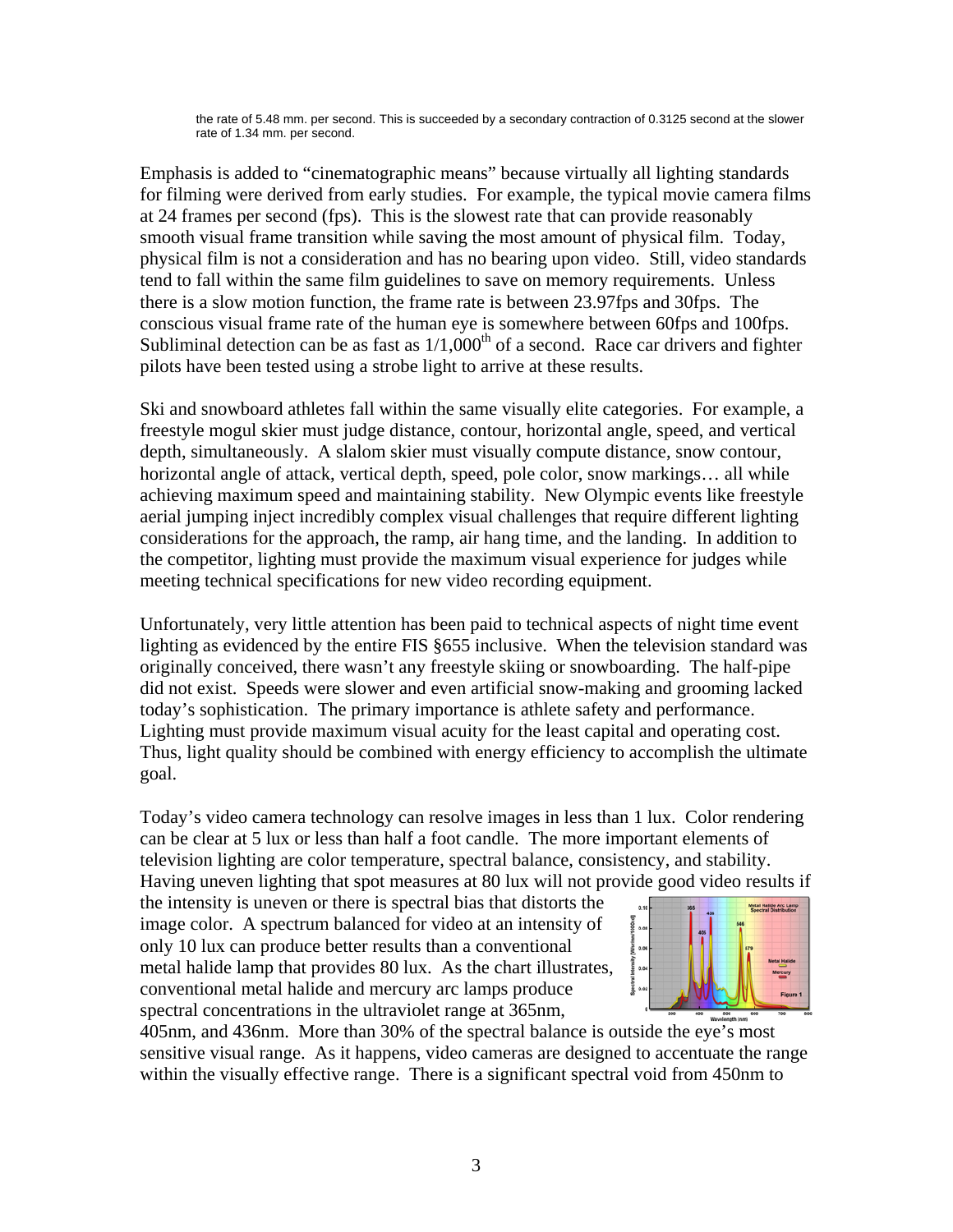535nm which is right in the middle of human visual acuity and the preferred range of modern video equipment.

Mercury vapor lamps are no longer sold due to environmental restrictions. Metal halide remains the most popular type of outdoor floodlight despite spectral deficiencies. The ideal spectrum for human visual acuity and video emphasizes the midrange from 450nm to 650nm. An evenly distributed spectrum within these intensities is optimum for both the human eye and video. The Snow-Bright™ spectrum is specifically tuned using proprietary LumenTec® technology to maximize visual acuity while providing enhanced video performance. Lighting sources are compared using the S/P ratio which stands for scotopic/photopic. A metal halide light source has an approximate S/P ratio of 1.49 which is likely to be used to measure 80 lux under the FIS guideline. Even new LED lamps activate light meter measurements from portions of the spectrum that do not maximize visual acuity. Some high intensity LEDs boast very high lumens-per-watt (lpw or "efficacy") of more than 120, but only generate 80% within the most sensitive regions for human vision. Thus, the 80 lux measurement is not accurate for snow venues because the spectrum is not balanced for a snow surface that is white and reflective.

Moreover, 80 lux does not address the color sensitivity of modern CCD camera technology. Typically, metal halide color temperatures are 4,500K to 5,000K with a color rendition index of .70. Most high intensity LEDs are the same; from 4,100K to 5,500K. Snow-Bright<sup>™</sup> fixtures have a color temperature exceeding 6,500K and are UV truncated. The color rendition index is .95. Comparatively, Snow-Bright™ lighting will be 2.77 times more effective than conventional snow venue lighting for vision and video.

A Snow-Bright™ 300-watt fixture can replace a 1,000-watt metal halide light and provide better visual performance. A measurement of less than 25 lux (2.32fc) under Snow-Bright™ lighting will yield better visual results and video production than the FIS 80 lux guideline. In particular, using a balanced spectral output produces a more accurate white balance since white is literally a combination of all colors. When too much ultraviolet is present, there will be overemphasis of blue hues. There is more energy in the shorter spectrum which can overwhelm CCD cameras. This has been a problem for sports casting soccer, American football, and baseball that are played on green fields. The void from 500nm to 550nm can make fields look washed out. The solution is to push the camera in the missing spectrum to correct the color.

FIS §655.2.2 covers lighting placement to avoid altering the slope topography while allowing the competitor to clearly discern terrain and maintain accurate depth perception. Again, guidelines are extremely vague. As it turns out, overly intense artificial lighting is more likely to alter depth perception by flattening contours. Depth perception is a function of combining visual vectors. This is the stereoscopic effect produced by having different perspectives from two eyes. Opposing lighting can alter this perspective by presenting irregular lighting fields of different intensities. This is why properly diffused light with the correct dispersion pattern is so important for snow venues. Diffused light allows the eye to perceive the different reflection angle off of the white snow surface.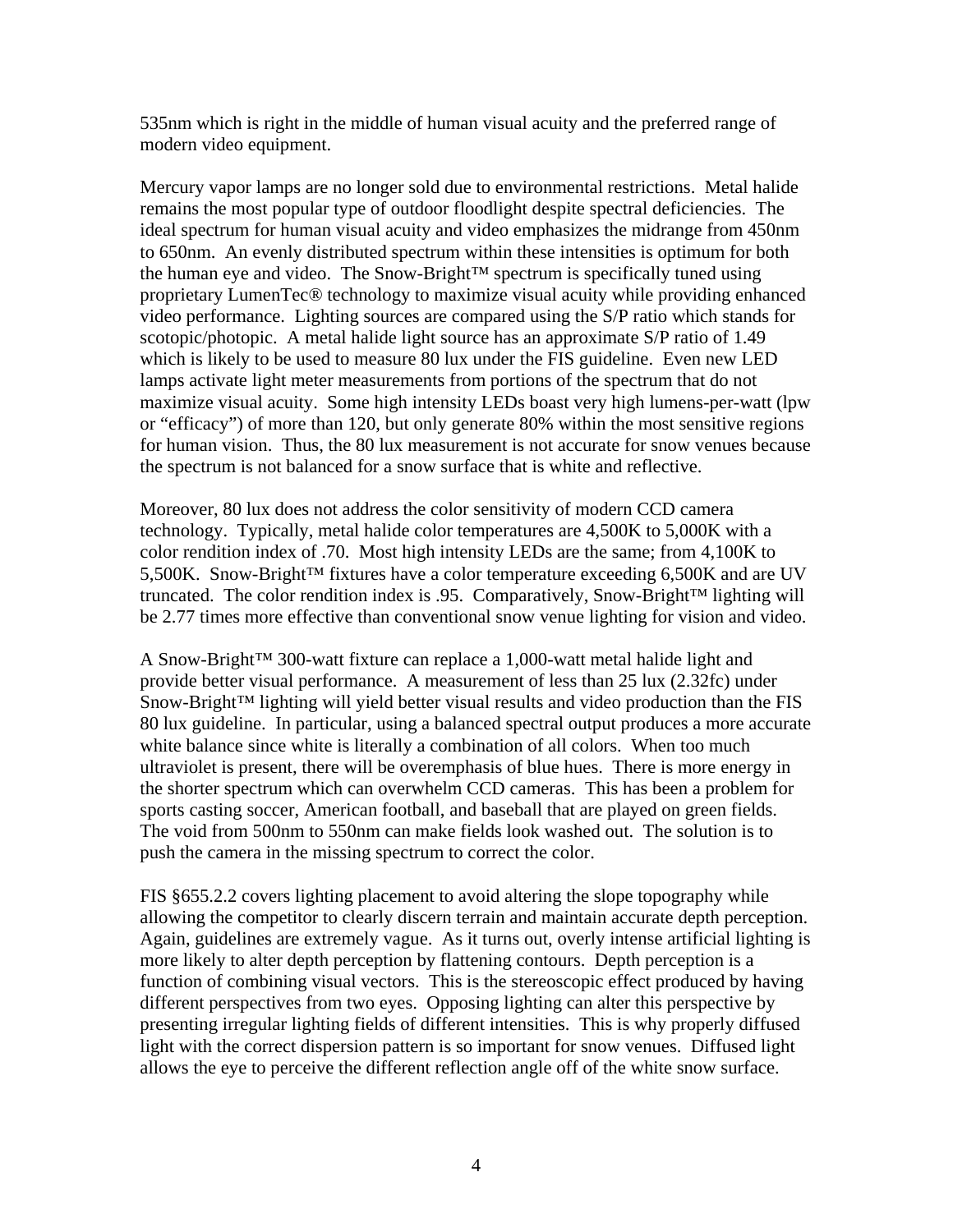FIS §655.2.3 specifies that lighting should not cast a shadow into the competitor's field of vision. At the same time there should not be glare that impairs perception. Conventional lighting has been deficient in meeting these criteria. For example, many ski areas use high pressure sodium (HPS) lights because they were considered energy efficient. HPS is known for their distinct orange color which is monochromatic



and has a very low color rendition index (CRI) below .40. In reality, HPS is very poor lighting for all aspects of snow venue illumination. It is virtually impossible to distinguish colors, the light flattens the snow surface, and high intensity causes excessive glare. HPS fixtures have hard focus geometry as shown by the picture of Mt. Peter in Warwick, NY before retrofitting to Snow-Bright™ magnetic induction lighting (MIL). The picture shows the sharp "V" pattern of the HPS fixture compared with the Snow-Bright™ foreground that has uniform light with clear rendering of the snow surface. HPS is not suitable for videography.

Shadowing is a function of lighting placement. Obviously, a competitor will cast a shadow from a single light source unless there is an opposing light that fills in for the obstructed light. This presents a perplexing problem because conventional lighting cannot be pointed uphill. If high intensity lighting is pointed uphill it can blind a competitor coming down into the light. Thus, even when using opposing lights facing downhill, the competitor will cast a shadow *forward* from left to right moving down the course. The only ideal solution is to project light onto the competition course from below without the glare that can impair vision. Snow-Bright™ nano-particle technology immediately disperses light from the large format bulb. Competitors can actually look directly into a Snow-Bright™ fixture without the blinding effect.

Objectively, throwing light behind the field of view provides optimum visual perspective.



The forward view must be uniformly illuminated to avoid excessive pupil adjustment coming down the slope. The picture shows a very narrow shadow field cast from skier's right to left *behind the uphill ski*. This is achieved by up-lighting from in front of skier's right. Notice the uniformity of the lighting field ahead of, and behind each skier. Consider the benefits of this in a multi-competitor field like ski-cross and bordercross.

Maintaining the topographical visual perception of any slope requires several considerations that include slope dimensions and grade, lighting height off the slope, lighting angle to the snow surface, and lighting angle to the competitor's field of vision. Surprisingly, the vast majority of lighting plans provided by conventional outdoor lighting manufactures and consultant/design firms only address lighting levels at the snow surface. Typically, large lighting arrays that may have 1,000-watt to 1,500-watt metal halide high intensity lamps are placed high above the slopes like field or stadium lighting. Alternatively, slopes are lined with 20-foot to 40-foot poles with one or more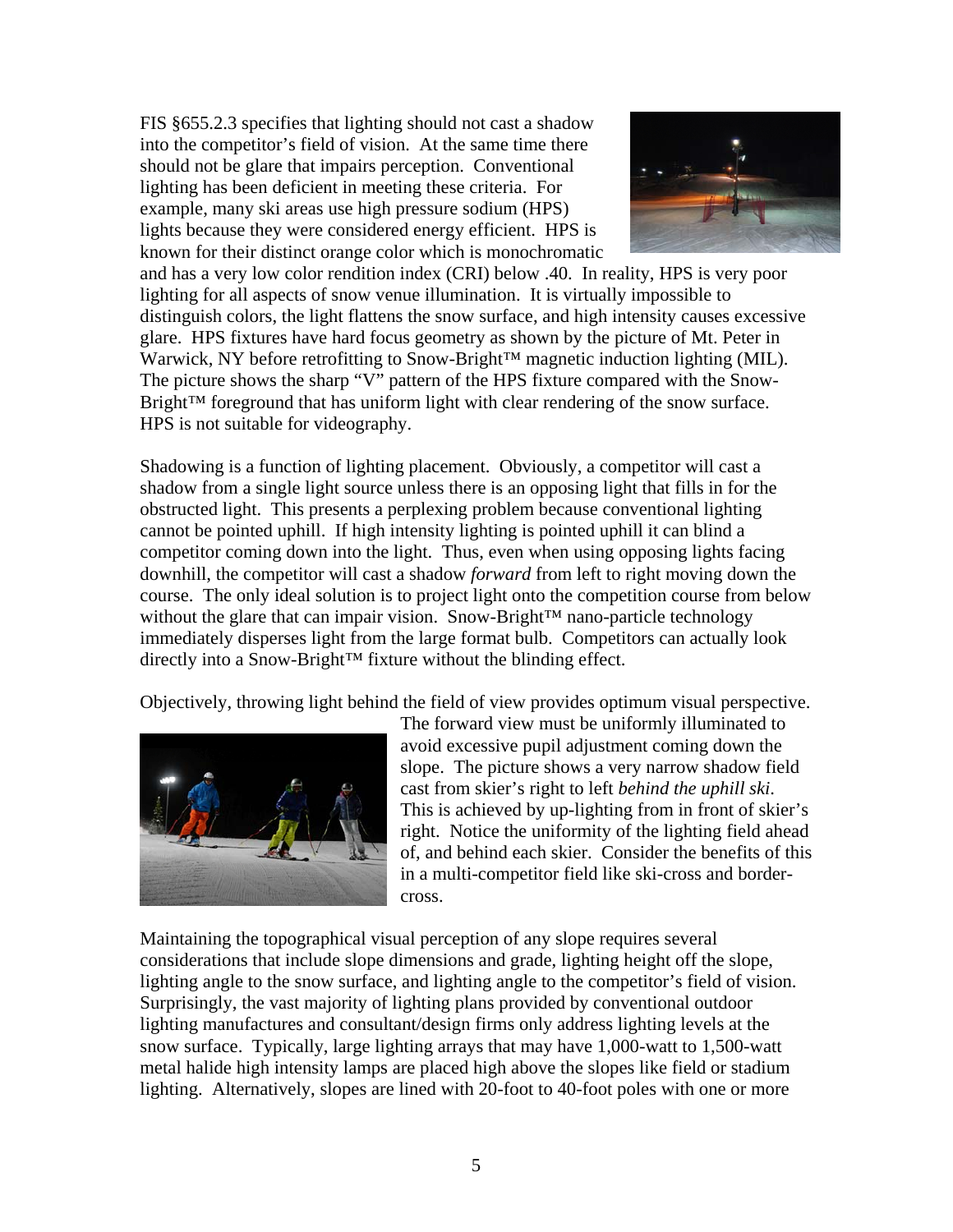fixtures that point at a steep angle to the snow to avoid night-blinding skiers. Again, the only consideration appears to be foot candles rather than visual experience. These approaches significantly alter topographical visual perception. Conventional high intensity lighting and new LEDs create hard beams of light that can be harmful to the eye and cause hot spots and voids.

Ideally, fixtures should emit a diffused field with relatively equal distribution to eliminate hot spots and voids while maximizing distribution between lighting towers or poles. Here's how the science should work. Recall there is a latent period of 0.1875 seconds before the pupil begins to contract followed by a rapid primary contraction for 0.4365 second at the rate of 5.48 mm. per second. This is succeeded by a secondary contraction of 0.3125 second at the slower rate of 1.34 mm. per second. A skier traveling at 25mph is covering 36.66 feet per second (fps). To maintain reasonable consistency, the lighting transition from pole to pole would need to be  $.1875 + .4365 + 2.3125 = 2.9365$  seconds X 36.66 fps giving us 107.65 feet from transition to transition. What about a competitive skier traveling at 70mph which is 102.667fps? The transition time computes to a wider field of vision. Understand that the pupil reaction time was measured from darkness to light whereas a skier will be traveling from one light level to another. The actual time for visual adjustment *will be less*.

The solution to this "time versus distance" problem is to take advantage of two light

properties; 1) diffusion and 2) refraction. Snow-Bright™ fixtures use a nano-particle reflector that uniformly diffuses light rather that creating a sharp beam. This results in a "lighting field" that can be adjusted using unique Vari-Beam® technology. The proprietary Snow-Bright™ spectrum is scientifically tuned to laterally refract through the snow surface, providing exceptional clarity. As refracted light exits from the snow surface, all contours and characteristics are clearly visible without shadowing that might normally be generated by terrain topology. The





foreground of the Mt. Peter picture shows how evenly and clearly Snow-Bright™ illuminates the slope surface. Since light is traveling laterally through the snow, the distance between poles can be fixed for skiers traveling from a standstill to 85mph-plus. There is no adverse affect from pupil dilation and contraction.

New LED lighting has been gaining attention among ski area managers. Two serious LED drawbacks literally disqualify them from snow events. First and foremost, many LEDs flicker which causes "strobe effect." The flicker usually corresponds to the 60Hz cycle of AC current in North America or 50Hz in Europe and other countries. Although the flicker rate may be above conscious visualization, the physics still apply. Perception mechanics are not precise from individual to individual, but a 60 cycle strobe will generally remove .7333 feet per second from a static object at a viewer's acuity of 60 frames per second. If the object is a skier traveling at 45mph, the conversion is 66 feet per second causing a loss of 1 foot. This is extremely dangerous for judging depth perception and slope contour.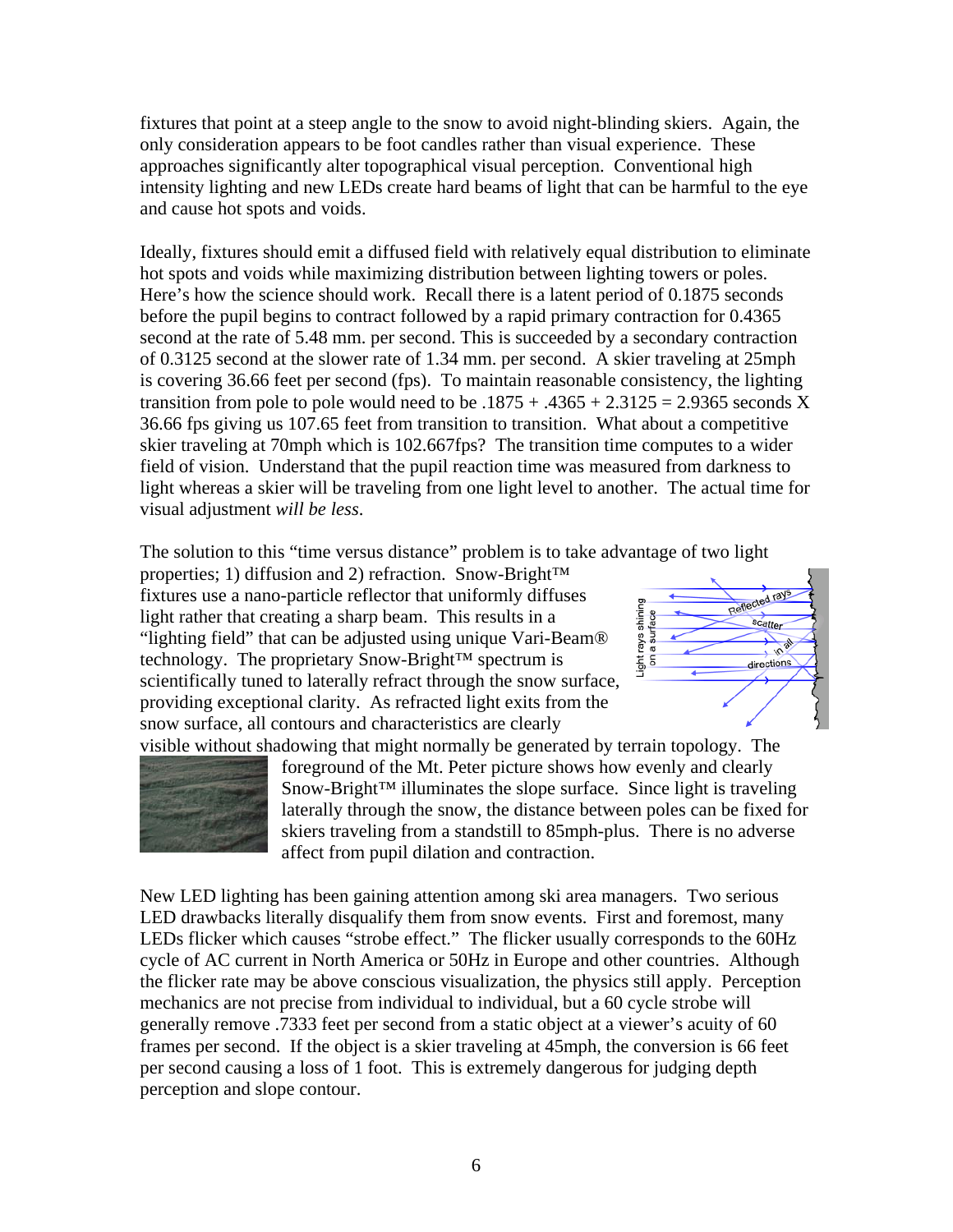High frequency flicker is associated with significant health hazards including strobe epilepsy, migraine headaches, nausea, impaired visual acuity, poor concentration, sleep disorders, mood swings, eye strain, and a lack of eye/hand coordination. The problem is serious enough for the IEEE Standards Working Group, IEEE PAR1789, to take up "Recommending practices for modulating current in High Brightness LEDs for mitigating health risks to viewers." This process has been put in place to advise the lighting industry, ANSI/NEMA, IEC, EnergyStar and other standards groups about the emerging concern over flicker in LED lighting. Unfortunately, none of this is divulged in LED sales literature. Although the information is widely available on the internet, ski area managers do not often have the time or resources to conduct extensive lighting research.

Flicker presents serious challenges for television production because a 60 cycle strobe can interfere with the video frame rate. Flicker can cause strobe lines in the video as well as 60 cycle voids. It is difficult to correlate the video frame rate to avoid interference. The good news is that the random filming frequently avoids direct correlation with LED strobe rates. The bad news is the excessive risks because coordinating filming with LED flicker rates is hit or miss. To be sure, LED manufacturers are trying to address high frequency flicker, but costs for raising the frequency can make high intensity LED flood lighting prohibitively expensive while converting drivers from AC to DC current reduces efficiency and is also costly.

LED lighting was used at the 2014 Sochi Olympics. The games were marked by performance failures by snowboarder Shawn White and others. The consensus was that snow quality was to blame for poor showings. However, an examination of the event suggests that competitors were unable to judge timing, distance, and orientation. This would be due to strobe effect and poor spectral balance. The same inconsistencies did not occur during the daylight competitions even with the same snow conditions.

## **The Snow-Bright™ Solution -**

Snow-Bright™ technology reduces electrical operating overheads by more than 85% over conventional lighting like metal halide and high pressure sodium. Equally important, conventional lighting can require up to twenty times operating power to ignite (light up) and needs time to warm up or cool down. This means a typical 1,000-watt metal halide can draw 20,000 watts when it is turned on, substantially increasing electrical demand charges. This makes Snow-Bright™ the most efficient lighting for snow venues.

Only Snow-Bright™ has Vari-Beam® focusing technology that adjusts the illumination field to precisely regulate the amount of light that falls within the intended location. The entire bulb and central reflector assembly can be moved forward or backward within the reflector to change focal length. For most applications, the medium setting is sufficient. For critical applications, the fine adjustment can make a difference.